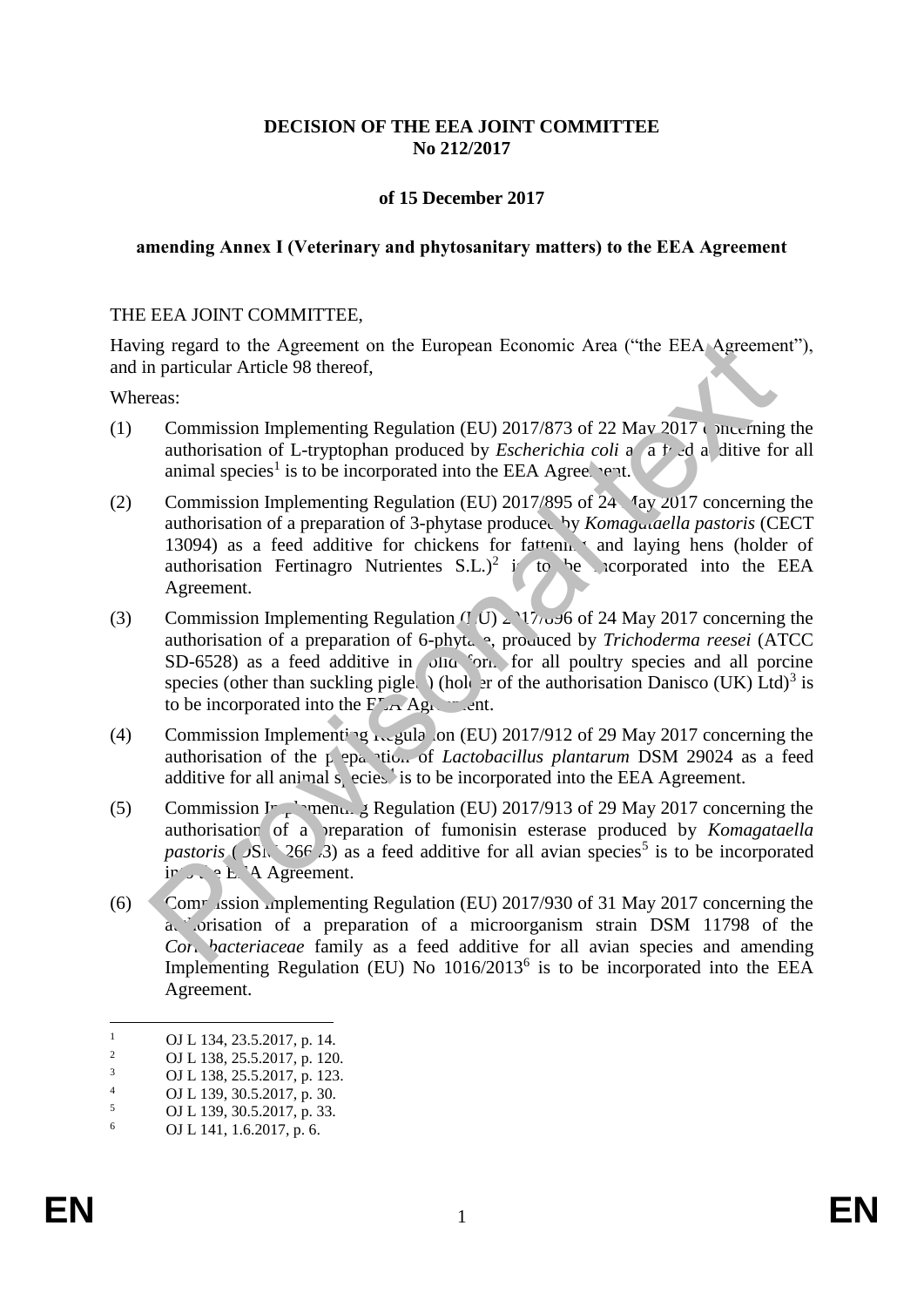- (7) Commission Implementing Regulation (EU) 2017/940 of 1 June 2017 concerning the authorisation of formic acid as a feed additive for all animal species<sup>7</sup> is to be incorporated into the EEA Agreement.
- (8) Commission Implementing Regulation (EU) 2017/950 of 2 June 2017 amending Implementing Regulation (EU) No 1068/2011 as regards the minimum content of the preparation of endo-1,4-beta-xylanase produced by *Aspergillus niger* (CBS 109.713) and endo-1,4-beta-glucanase produced by *Aspergillus niger* (DSM 18404) as a feed additive for chickens reared for laying and all avian species for laying (holder of authorisation BASF  $SE)^8$  is to be incorporated into the EEA Agreement.
- (9) Commission Implementing Regulation (EU) 2017/961 of 7 June 2017 concerning the authorisation of a preparation of *Enterococcus faecium* CECT 4515 as a feed additive for weaned piglets, and a new use in water for drinking for weaned niglets and chickens for fattening, and amending Regulation (EC) No  $2036/2005$  and Pegulation (EU) No 887/2011 (holder of authorisation Evonik Nutrition & Care G  $n bH$ ) is to be incorporated into the EEA Agreement.
- (10) Commission Implementing Regulation (EU) 2017/962 of 7 June 2017 suspending the authorisation of ethoxyquin as a feed additive for all animal species and categories<sup>10</sup> is to be incorporated into the EEA Agreement.
- (11) Commission Implementing Regulation (EU)  $2017/53$  of 7 June 2017 concerning the authorisation of the preparation of endo-1.3(4) beta-glucanase produced by *Aspergillus aculeatinus* (formerly classified as *Aspergings aculeatus*) (CBS 589.94), endo-1,4-beta-glucanase produced by *Trichode na resei* (formerly classified as *Trichoderma longibrachiatum*) (CBS 59...<sup>4</sup>), alpha-amylase produced by *Bacillus amyloliquefaciens* (DSM 9553), endo 4-bet, xylanase produced by *Trichoderma viride* (NIBH FERM BP484<sup>2</sup>) and bacillolysin produced by *Bacillus amyloliquefaciens* (DSM 9554) as feed additive for all avian species and weaned piglets and amending Regulations  $\overline{FC}$ ) o 358/2005 and (EU) No 1270/2009 (holder of the authorisation Kem<sup>'</sup>n Europa  $NV$ <sup>11</sup> is to be incorporated into the EEA Agreement. contracts of the primary of the method of the method of the product of the method of the method of the method in the EEA Agreement.<br>
Convention of the EEA Agreement and an extraction of the EEA Agreement.<br>
Convention of e
- (12) Commission Implementing Pegulation (EU)  $2017/1007$  of 15 June 2017 concerning the authorisation  $\mathcal{L} \cap \mathcal{D}$  paration of lecithins as feed additive for all animal species<sup>12</sup> is to be incorporated into the EEA Agreement.
- (13) Commission Implementing Regulation (EU) 2017/1008 of 15 June 2017 concerning the authorisation of the preparation of of *Lactococcus lactis* PCM B/00039, *Carnobacterium divergens* PCM KKP 2012p, *Lactobacillus casei* PCM B/00080, *Lactobacillus plantarum* PCM B/00081 and *Saccharomyces cerevisiae* PCM KKP  $2\sqrt{\pi}$  as a feed additive for chickens for fattening (holder of authorisation JHJ Ltd)<sup>13</sup> is to be incorporated into the EEA Agreement.

 $\overline{a}$ 

 $\frac{7}{8}$  OJ L 142, 2.6.2017, p. 40.

<sup>&</sup>lt;sup>8</sup> OJ L 143, 3.6.2017, p. 5.

<sup>&</sup>lt;sup>9</sup> OJ L 145, 8.6.2017, p. 7.<br><sup>10</sup> OJ L 145, 8.6.2017, p. 12

<sup>&</sup>lt;sup>10</sup> OJ L 145, 8.6.2017, p. 13.<br><sup>11</sup> OJ L 145, 8.6.2017, p. 19.

<sup>&</sup>lt;sup>11</sup> OJ L 145, 8.6.2017, p. 18.<br>
<sup>12</sup> OJ L 153, 16.6.2017, p. 13.

<sup>&</sup>lt;sup>12</sup> OJ L 153, 16.6.2017, p. 13.

OJ L 153, 16.6.2017, p. 16.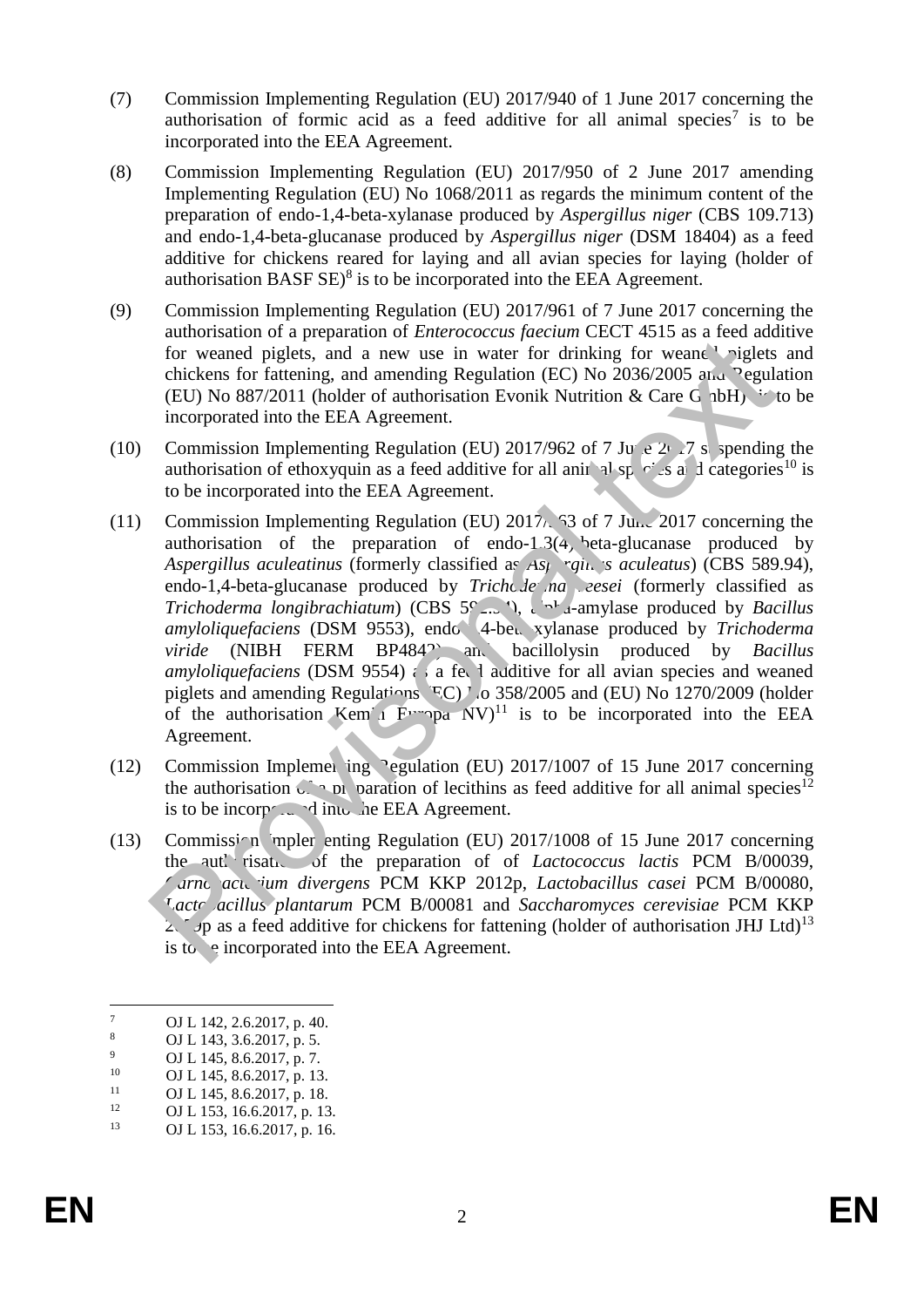- (14) Commission Implementing Regulation (EU) 2017/173<sup>14</sup> that was incorporated into the Agreement by Decision of the EEA Joint Committee No 77/2017 of 5 May 2017<sup>15</sup>, should also be added as an amending act to Regulation (EC) No 1292/2008 and Implementing Regulation (EU) No 887/2011.
- (15) This Decision concerns legislation regarding feedingstuffs. Legislation regarding feedingstuffs shall not apply to Liechtenstein as long as the application of the Agreement between the European Community and the Swiss Confederation on trade in agricultural products is extended to Liechtenstein, as specified in the sectoral adaptations to Annex I to the EEA Agreement. This Decision is therefore not to apply to Liechtenstein.
- (16) Annex I to the EEA Agreement should therefore be amended accordingly,

HAS ADOPTED THIS DECISION:

## *Article 1*

Chapter II of Annex I to the EEA Agreement shall be amended as follows:

- 1. The following indent is added in point lzzs (Commission Regulation (EC) No 2036/2005):
	- '- **32017 R 0961**: Commission Implementing Regulation (EU) 2017/961 of 7 June 2017 (OJ L 145, 8.6.2017, p. 7).'
- 2. The following indent is added in point 1z  $\overline{g}$   $\overline{G}$  mission Regulation (EC) No 358/2005):
	- $\cdot$  **32017 R 0963**: Commission In lementing Regulation (EU) 2017/963 of 7 June 2017 (OJ L 145, 8.6.20<sup>17</sup>, p. 1<sup>9</sup>).'
- 3. The following indent is added  $\frac{1}{2}$  poin 1zzzzzze (Commission Regulation (EC) No 1292/2008): ADOPTED THIS DECISION:<br>
Article 1<br>
Her II of Amex I to the EEA Agreement shall be amended as follows.<br>
The following indent is added in point lzzs (Comn. site action (EC)<br>
2036/2005):<br>
2017 R 0961: Commission Implementing
	- $\cdot$  **32017 R 0173**: Commission Implementing Regulation (EU) 2017/173 of 1 February 2017 (OJ 28, 2.2.2017, p. 5).'
- 4. The following indent added in point 1zzzzzy (Commission Regulation (EU) No 1270/2009):
	- '- **3201'** R 09 3: Commission Implementing Regulation (EU) 2017/963 of 7  $J \cdot (e 2b.7$  (*O*J L 145, 8.6.2017, p. 18).'
- 5. The bllowing is added in point 2zn (Commission Implementing Regulation (EU) No 887/2011):
	- ', amended by:
	- **32017 R 0173**: Commission Implementing Regulation (EU) 2017/173 of 1 February 2017 (OJ L 28, 2.2.2017, p. 5),
	- **32017 R 0961**: Commission Implementing Regulation (EU) 2017/961 of 7 June 2017 (OJ L 145, 8.6.2017, p. 7).'

 $14$  $^{14}$  OJ L 28, 2.2.2017, p. 5.<br>15

 $OL$   $L$  ...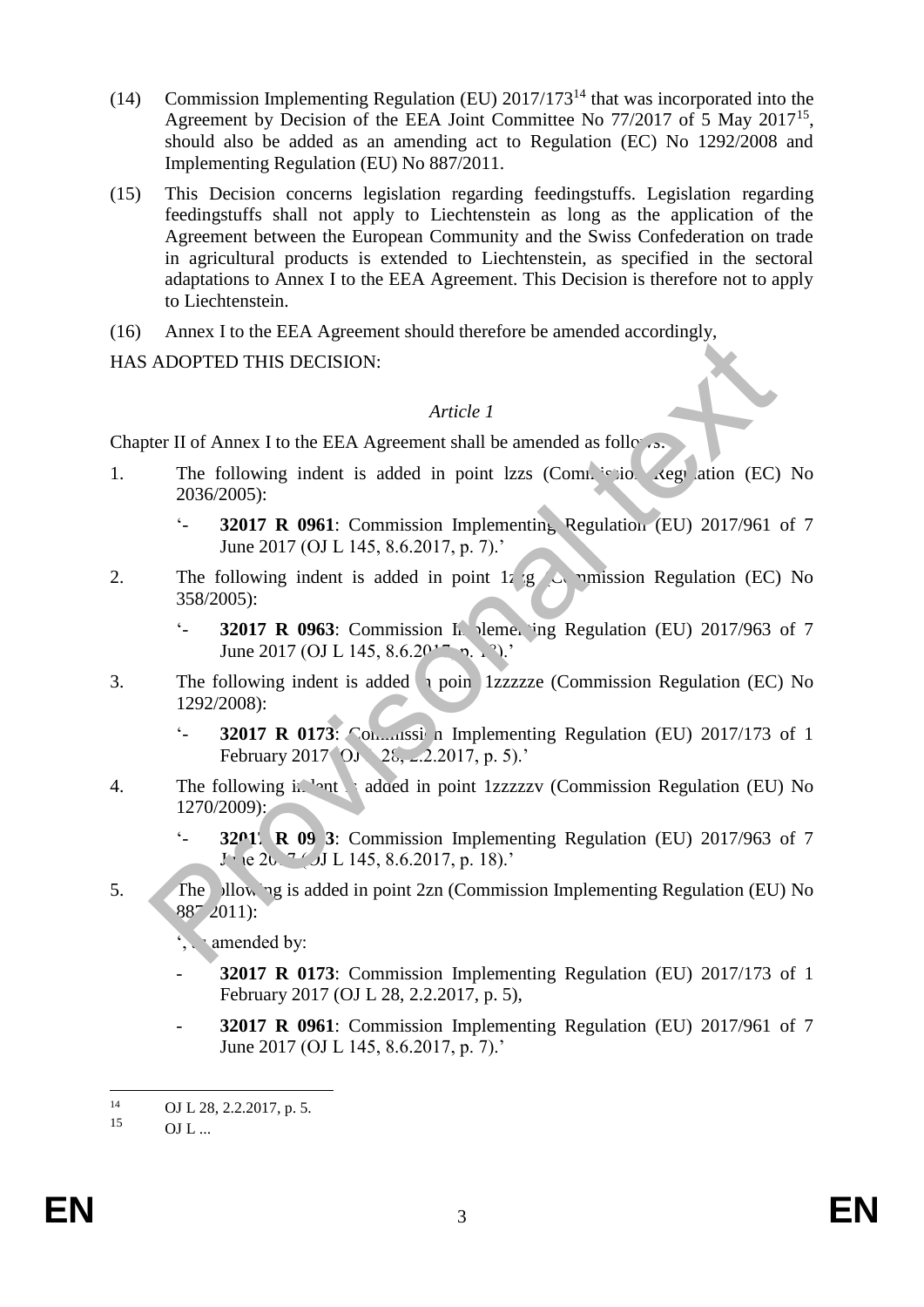6. The following is added in point 2zzp (Commission Implementing Regulation (EU) No 1016/2013):

', as amended by:

- **32017 R 0930**: Commission Implementing Regulation (EU) 2017/930 of 31 May 2017 (OJ L 141, p. 1.6.2017, p. 6).'
- 7. The following points are inserted after point 208 (Commission Implementing Regulation (EU) 2017/1145):
	- '209. **32017 R 0873**: Commission Implementing Regulation (EU) 2017/873 of 22 May 2017 concerning the authorisation of L-tryptophan produced by *Escherichia coli* as a feed additive for all animal species (OJ L 134, 23.5.2017, p. 14).
	- 210. **32017 R 0895**: Commission Implementing Regulation (EU) 2017, 95 of 24 May 2017 concerning the authorisation of a preparation of  $3$ -ph tase produced by *Komagataella pastoris* (CECT 13094) as a feed additive for chickens for fattening and laying hens (holder of authorisation Fertinagro Nutrientes S.L.) (OJ L 138, 25.5.2017, p. 120).
	- 211. **32017 R 0896**: Commission Implementing Regulation (EU) 2017/896 of 24 May 2017 concerning the authorisation of a reparation of  $\sim$  6-phytase, produced by *Trichoderma reesei* (ATCC SD-6528) as a fed additive in solid form for all poultry species and all porcine species  $\ell$  on than suckling piglets) (holder of the authorisation Danisco (UK) Ltd) (O $\angle$  L  $\angle$  38, 25.5.2017, p. 123).
	- 212. **32017 R 0912**: Commission Implementing Regulation (EU) 2017/912 of 29 May 2017 concerning the authorisation of the preparation of *Lactobacillus plantarum* DSM 29024 as  $\overline{A}$ , d. ditive for all animal species (OJ L 139, 30.5.2017, 30).
	- 213. **32017 R 0913**: Cor mission Implementing Regulation (EU) 2017/913 of 29 May 2017 concerning the authorisation of a preparation of fumonisin esterase produced by *K<sub>pm</sub>* at all pastoris (DSM 26643) as a feed additive for all avian species (C<sub>L 1</sub>, 9, 30.5.2017, p. 33).
	- 214. **32017 P 0930**: mmission Implementing Regulation (EU) 2017/930 of 31 May  $\overline{017}$  concerning the authorisation of a preparation of a microorganism strain DSM 11798 of the *Coriobacteriaceae* family as a feed additive for all a) an species and amending Implementing Regulation (EU) No 1016/2013 (OJ L  $14$ , p. 1.6.2017, p. 6). p. 14).<br>
	210. **32017 R 0895:** Commission Implementing Regulation (EU) 2016, <sup>0</sup>95 cMay 2017 concerning the authorisation of a preparation of 3-ph tase p. 16) are perception by *Komagataella pastoris* (CECT 13094) as a fee
		- 215. **32017 R 0940**: Commission Implementing Regulation (EU) 2017/940 of 1 June 2017 concerning the authorisation of formic acid as a feed additive for all animal species (OJ L 142, 2.6.2017, p. 40).
		- 216. **32017 R 0950**: Commission Implementing Regulation (EU) 2017/950 of 2 June 2017 amending Implementing Regulation (EU) No 1068/2011 as regards the minimum content of the preparation of endo-1,4-beta-xylanase produced by *Aspergillus niger* (CBS 109.713) and endo-1,4-beta-glucanase produced by *Aspergillus niger* (DSM 18404) as a feed additive for chickens reared for laying and all avian species for laying (holder of authorisation BASF SE) (OJ L 143, 3.6.2017, p. 5).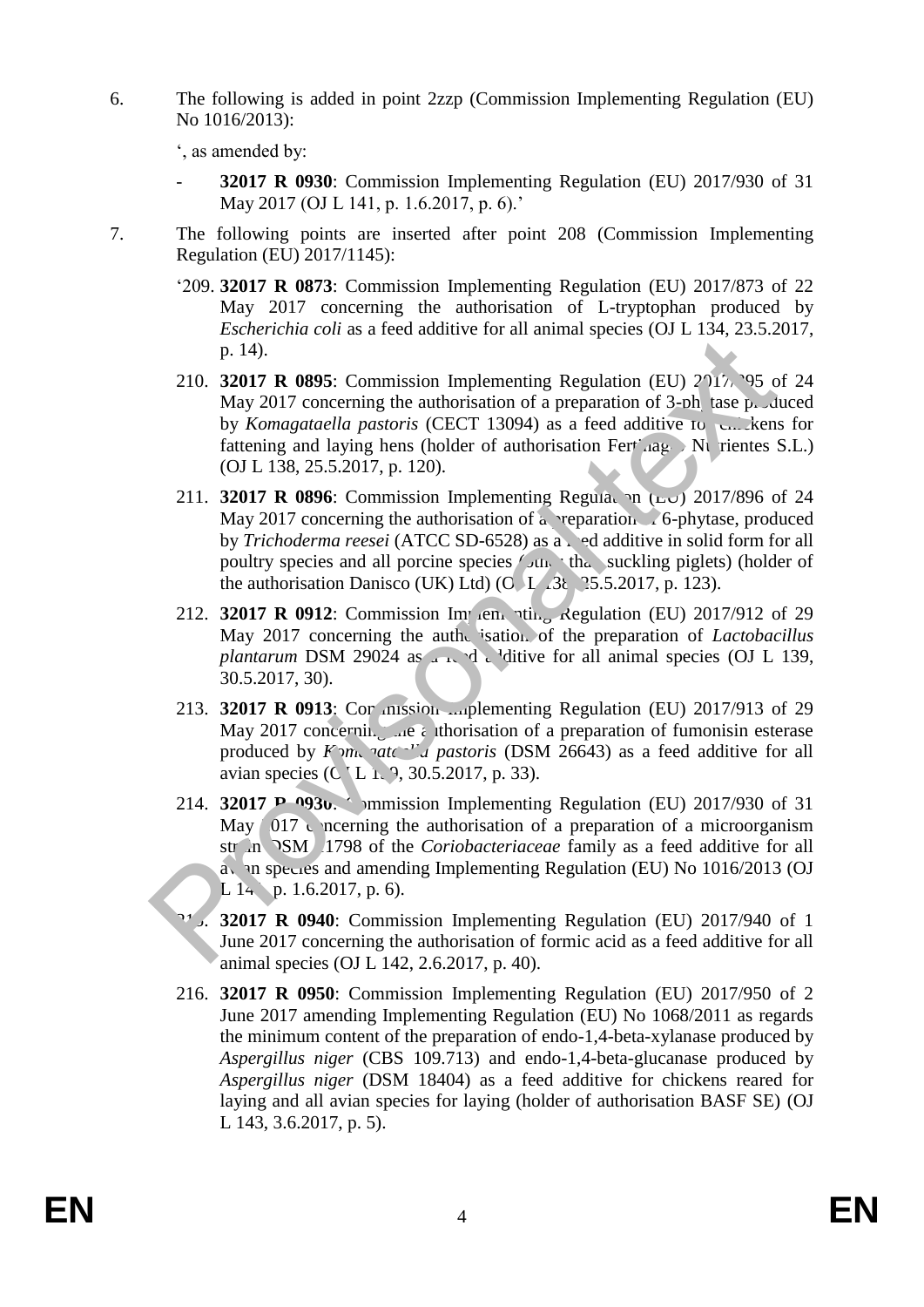- 217. **32017 R 0961**: Commission Implementing Regulation (EU) 2017/961 of 7 June 2017 concerning the authorisation of a preparation of *Enterococcus faecium* CECT 4515 as a feed additive for weaned piglets, and a new use in water for drinking for weaned piglets and chickens for fattening, and amending Regulation (EC) No 2036/2005 and Regulation (EU) No 887/2011 (holder of authorisation Evonik Nutrition & Care GmbH) (OJ L 145, 8.6.2017, p. 7).
- 218. **32017 R 0962**: Commission Implementing Regulation (EU) 2017/962 of 7 June 2017 suspending the authorisation of ethoxyquin as a feed additive for all animal species and categories (OJ L 145, 8.6.2017, p. 13).
- 219. **32017 R 0963**: Commission Implementing Regulation (EU) 2017/963 of 7 June 2017 concerning the authorisation of the preparation of endo-1,3(4)-betaglucanase produced by *Aspergillus aculeatinus* (formerly *classified as Aspergillus aculeatus*) (CBS 589.94), endo-1,4-beta-glucanase produced by *Trichoderma reesei* (formerly classified as *Trichoderma longibra*c<sup>hi</sup>atum) (CBS 592.94), alpha-amylase produced by *Bacillus amylologies ins* (DSM) 9553), endo-1,4-beta-xylanase produced by *Trichodermandial* **VIBH FERM** BP4842) and bacillolysin produced by *Bacillus amylolique aci* ns (DSM 9554) as a feed additive for all avian species and we ded piglets and amending Regulations (EC) No  $358/2005$  and (EU) No  $1270/2009$  (holder of the authorisation Kemin Europa NV) (OJ L 145, 3.6.2017, p. 18). Sure 2011 concerning the and the relation of the relation of the relation of the Richards (The Singer produced by Aspergillus cauleatinus (formerly  $\sim$  1858 Field Apple Trichoderma reesei (formerly classified as Trichode
	- 220. **32017 R 1007**: Commission Implementing Regulation (EU) 2017/1007 of 15 June 2017 concerning the authorisation of a preparation of lecithins as feed additive for all animal species (OJ  $I$  -153, 16.6.2017, p. 13).
	- 221. **32017 R 1008**: Commission Indementing Regulation (EU) 2017/1008 of 15 June 2017 concerning the authorisation of the preparation of of *Lactococcus* lactis PCM B/00039, *Carno acterium divergens* PCM KKP 2012p, *Lactobacillus casei* PCM B/00080, *Lactobacillus plantarum* PCM B/00081 and *Saccharomyces* cerwisiae PCM KKP 2059p as a feed additive for chickens for fattening (note at of authorisation JHJ Ltd) (OJ L 153, 16.6.2017, p. 16).'

# *Article 2*

The texts of Implementing Regulation (EU) 2017/873, (EU) 2017/895, (EU) 2017/896, (EU) 2017/912, (EU) 2017/913, (EU) 2017/930, (EU) 2017/940, (EU) 2017/950, (EU) 2017/961, (EU) 2017/962, (EU) 2017/963, (EU) 2017/1007 and (EU) 2017/1008 in the Icelandic and Norwegian languages, to be published in the EEA Supplement to the *Official Journal of the Europea nion*, shall be authentic.

# *Article 3*

This Decision shall enter into force on 16 December 2017, provided that all the notifications under Article 103(1) of the EEA Agreement have been made\*.

 $\overline{a}$ ×

<sup>[</sup>No constitutional requirements indicated.] [Constitutional requirements indicated.]